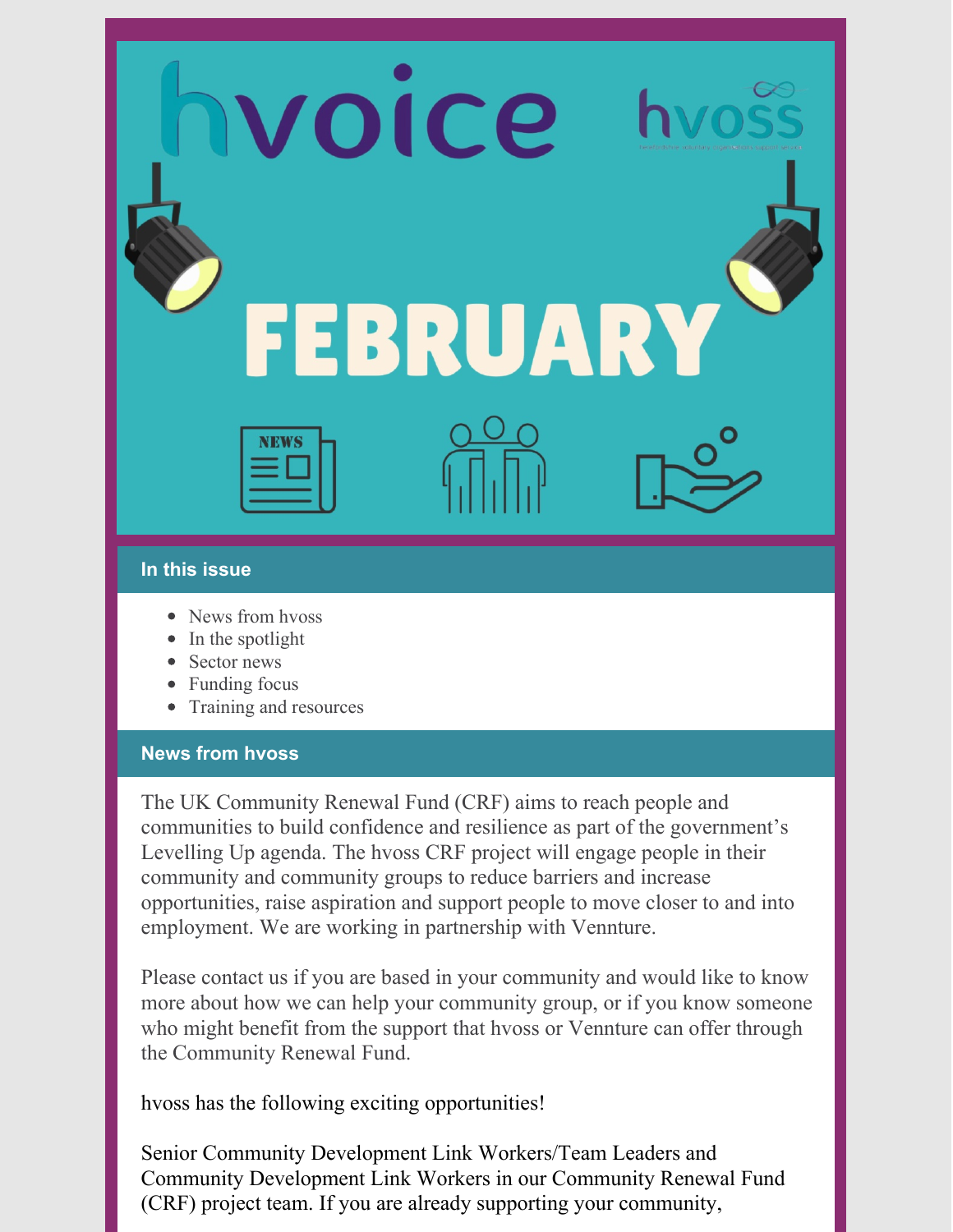volunteering or have an encouraging and empowering approach, please apply!

The roles will be based and work in our market towns or Hereford city.

For further information and application pack [Click](https://hvoss.org.uk/jobs.aspx) Here or ring us on 01432 343932

#### **Sector News**

Bryoney Cook has recently joined Kooth (who deliver Qwell) as their engagement lead for Herefordshire. She is keen to engage with partner organisations either in person or virtually to show what support is on offer, including a tour of the website.

For more information [bcook@kooth.com](mailto:bcook@kooth.com)

• The Cart Shed have a fantastic free programme to help people get back on their feet, to build their confidence and connections back. The Post Covid Employment programme offers people a day a week (for 4 to 12 weeks), to take part in woodland activities in our beautiful Herefordshire countryside.

For more information [info@thecartshed.co.uk](mailto:info@thecartshed.co.uk), 01544 318231

• Cultivate is a new programme, based at The Sidney Nolan Trust, for young people 15 to 25 with an interest in the arts and who want to meet other creatives, to investigate, experiment and make.

For further information [Click](https://www.sidneynolantrust.org/learning/cultivate/  �%5BKH1%5DSpelling?) Here

#### **In the spotlight**

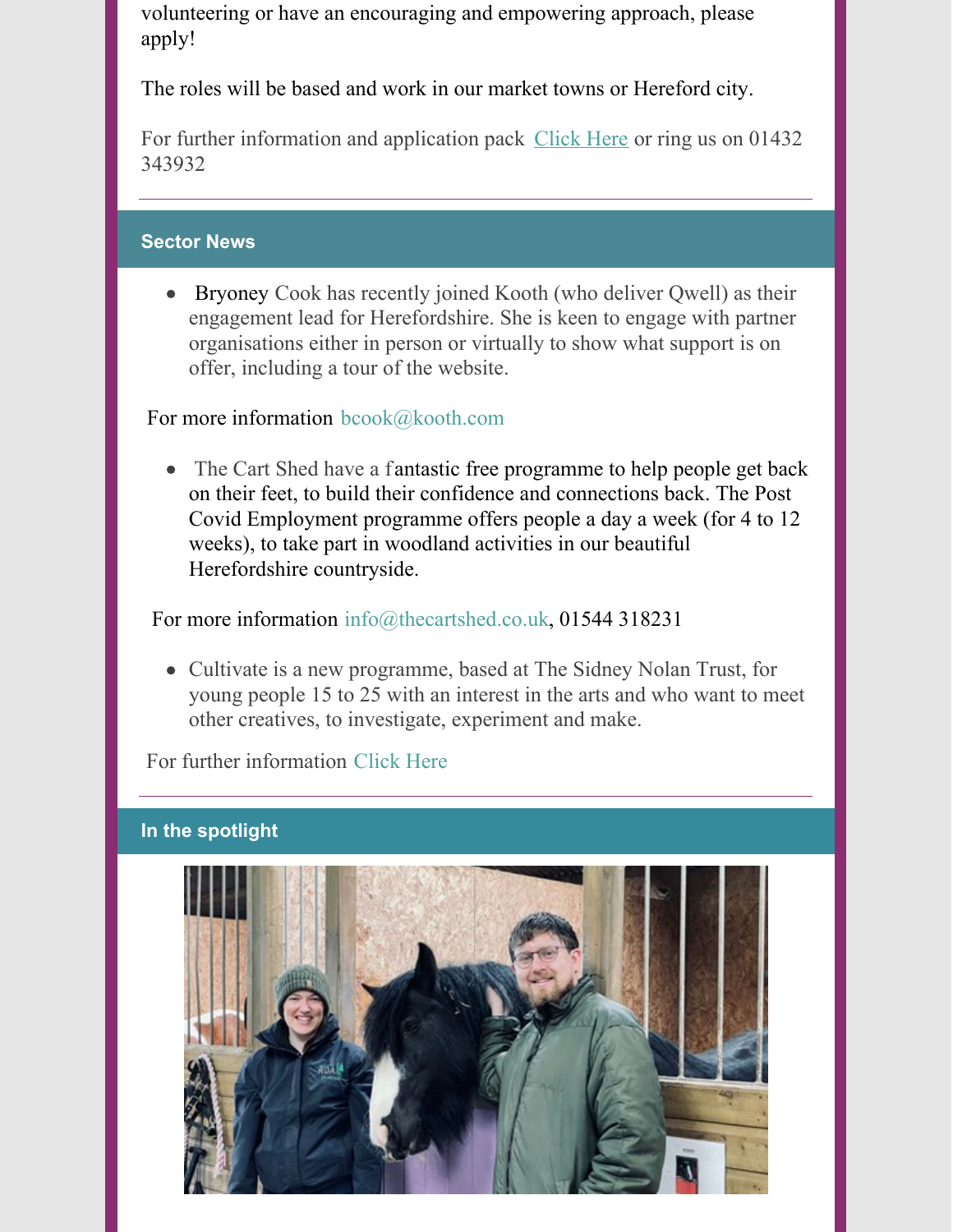# **Horse Care & Hippotherapy at HRDA**

**Herefordshire Riding for the Disabled** (HRDA) offers new equinebased activities in the local community.

HRDA welcome school groups, individuals and regional referrals and has a strong team of dedicated, trained volunteers who all pull together to support the ponies and riders.

If you fancy spending time with RDA horses and learning how to care for them, the new **Horse Care Classes** will be of interest. Participants gain practical equine skills across handling and leading, feeding and watering, grooming, tack and equipment, plus general horse anatomy and physiology. Our small group sessions to suit a range of ages/abilities. The six week module includes a certificate on completion. The cost is £12 per 45 minute session.

We also offer **Hippotherapy** - a therapeutic or rehabilitative treatment. The horse's motion can improve coordination, balance and strength, while having fun. Physiotherapist **Vicky Fudge** leads these sessions and says; *"Working closely with HRDA is terrific - because we share the same goals to give younger riders more confidence."*

Vicky delivers enhanced support live on horseback or via the mechanical horse, 'Steady Eddie'. Slots to book child riders are in half hour blocks every Monday between 11.30am-2pm. Individual sessions are £35 for thirty minutes each week.

To apply for **Hippotherapy** or **Horse Care** please email admin@rdahereford.org and we will send an application form and direct you to our booking system.

HRDA is still on the look out for a perfect 15.2hh weight carrier mare or gelding aged between 6-12 years, fit and well with a calm manner, good to handle on ground and happy standing still for mounting/dismounting. An all-rounder for school or hacking in open spaces. Must be open to vetting - will get a 5\* home and pampered life with us!

For more [information](http://www.rdahereford.org/) on the HRDA

Click here to be in the [spotlight](https://form.jotform.com/213433358642354)

**Funding Focus**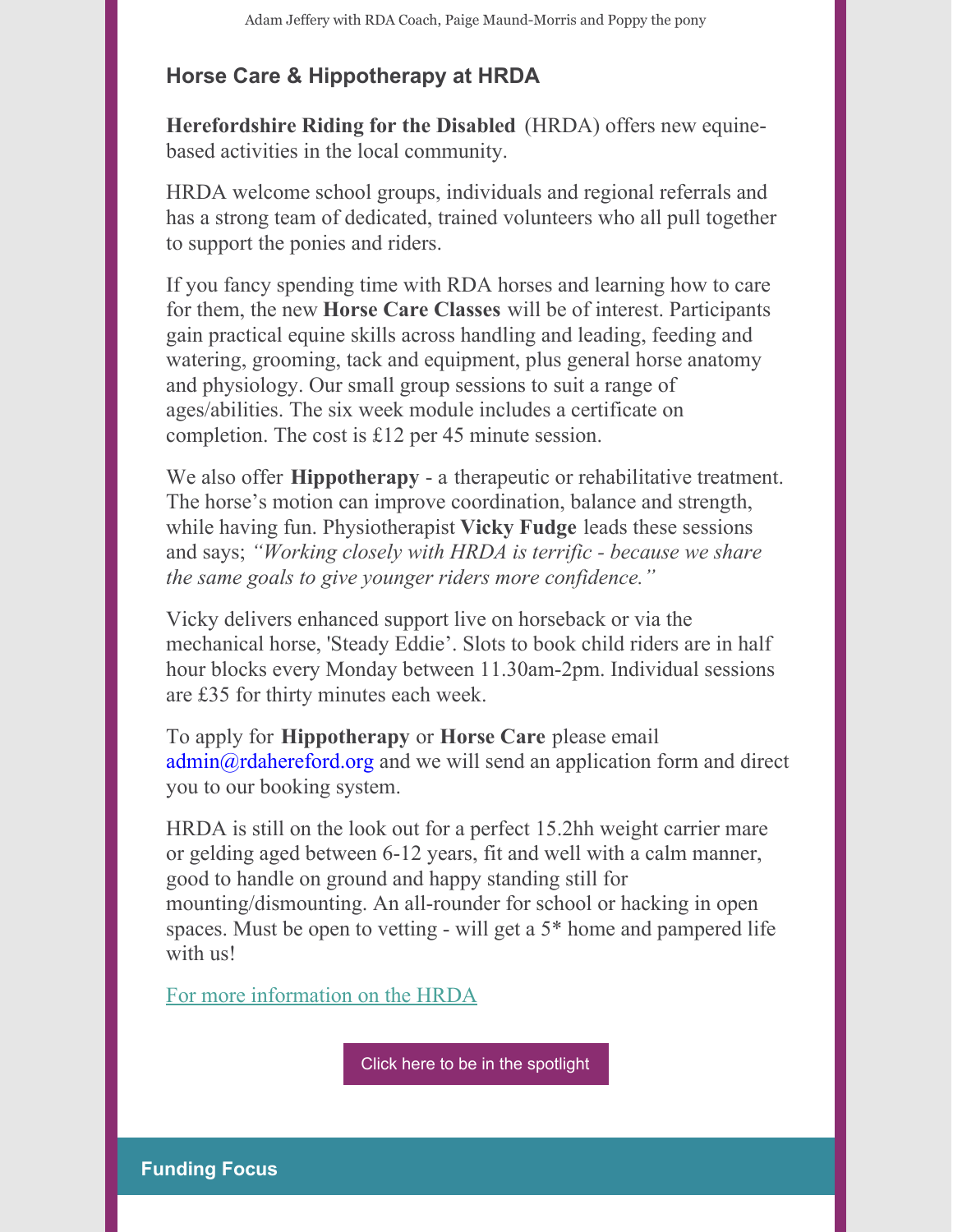The Ragdoll Foundation, New Funding initiative that supports gifted young women from disadvantaged backgrounds to develop their talents and skills in the arts and creative media, with a view to achieving their full potential.

Deadline for stage one applications that respond to the NEW priority is Thursday 31 March, for projects where delivery begins in September 2022 or later.

### **For further [information](https://www.ragdollfoundation.org.uk/portfolio/grant-giving)**

Angling Trust Funded for rod license sales angling clubs, coaches, fisheries, charities, schools and local authorities in England will be able to apply for grants of up to £2,500 to benefit angling-based projects.

### **For further [information](https://anglingtrust.net/)**

The Clothworkers' Foundation award capital grants to charities registered in the UK and to not-for-profit organisations which can demonstrate that they work across one or more of our defined programme areas.

# **For further [information](https://www.clothworkersfoundation.org.uk/about-us/)**

Remember hvoss is here to support you with funding sources and applications and organisational or programme development.

Tell us about a funding [opportunity](https://form.jotform.com/213432879980366)

# **Training**

Can you give any of our old council office furniture and equipment a new home this spring?

To find out more about this fantastic offer, browse what's available and book an appointment to view / collect your freebies, **[Click](http://www.talkcommunitydirectory.org/furniture) Here**

New Cancer Support Group Launch event at The Salvation Army Church and Community Centre, Hereford, 17 th March 1000 to 1200. Home made cakes and refreshments.

**RSVP by Saturday 12 th March,** Text Nicky 07828599444 [allcancerg@gmail.com](mailto:allcancerg@gmail.com) or call 01432 342342

Keep Herefordshire Warm- Energy Awareness Training 16th March